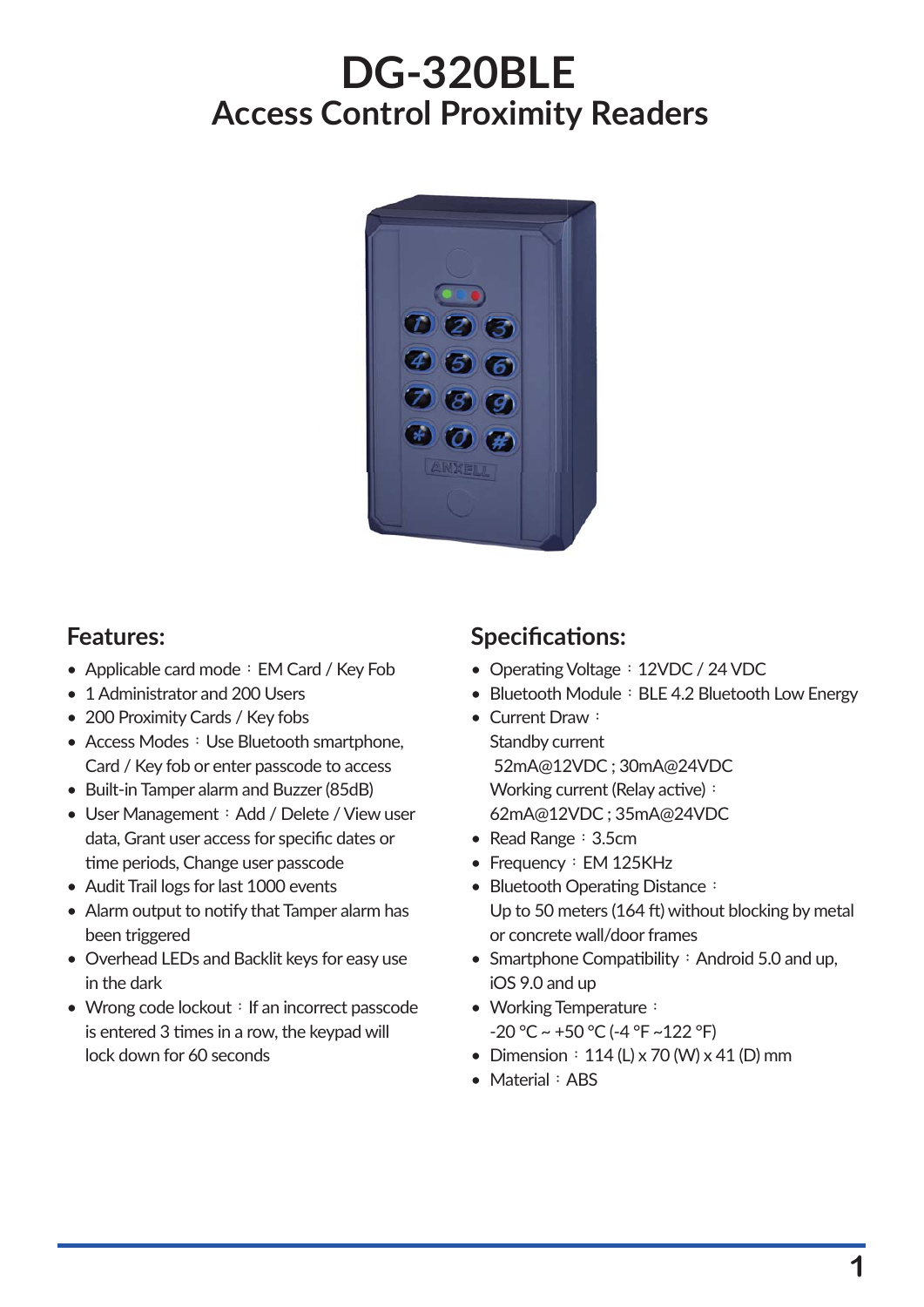# **DG Series Pre-Installaঞon**

# **DG-320BLE Parts List**:



# **LED & Audible Indicators**

| <b>LED</b>  | <b>Status</b>                      | <b>Audible Beeps</b> | <b>Status</b>                                                                     |
|-------------|------------------------------------|----------------------|-----------------------------------------------------------------------------------|
| <b>Blue</b> | Power on, Standby mode             | 1 Short beep         | Key press                                                                         |
| Green       | Unlocked, Door always unlocked     | 1 Long beep          | Valid access, Reset is completed                                                  |
| Red         | Invalid access, Door always locked | 3 Short beeps        | Invalid access, Forget to press #<br>after entering passcode within<br>30 seconds |
|             |                                    | Constant beeping     | Bluetooth device vandalized,<br>Door sensor is on                                 |

# **DG Series Wiring Diagram**

#### **(DG-320BLE wiring and pin seমng)**

|                                       | <b>DG-320BLE</b> | Green                                            | RTE (Request-To-Exit)             |
|---------------------------------------|------------------|--------------------------------------------------|-----------------------------------|
|                                       | Cable            | Green                                            | RTE (Request-To-Exit)             |
|                                       |                  | <b>Brown</b>                                     | DS (Door Sensor)                  |
|                                       |                  | <b>Brown</b>                                     | DS (Door Sensor)                  |
|                                       | $P_3 P_2 P_1$    | Yellow                                           | NC (Fail-Safe Electrified Lock)   |
|                                       |                  | White                                            | <b>COM</b>                        |
|                                       | <b>Buzzer</b>    |                                                  | NO (Fail-Secure Electrified Lock) |
|                                       |                  | <b>Blue</b>                                      | V- (Power Supply)                 |
| <b>Jumper Pin Setting:</b>            |                  | (Polarity<br><b>Black</b><br><b>Insensitive)</b> | V+ (Power Supply)                 |
| : Normal $(P_1, P_2)$                 |                  | Red                                              | <b>ALM (Alarm Output)</b>         |
| $P_1P_2P_3$<br>(Default)              |                  | Orange                                           | <b>ALM (Alarm Output)</b>         |
| $:$ Reset $(P_2, P_3)$<br>$P_1P_2P_3$ |                  | Orange                                           |                                   |

#### **Reset Procedures**

- 1. Power off Access Control Reader.
- 2. Move the Pin Jumper to P2 and P3, then power on.
- 3. Hear a long beep to complete resetting procedures.
- 4. Move the Pin Jumper back to P1 and P2 to Normal setting.
- 5. Login as Admin and check all users, audit trail events are all cleared and everything is reset to factory default setting, except device name.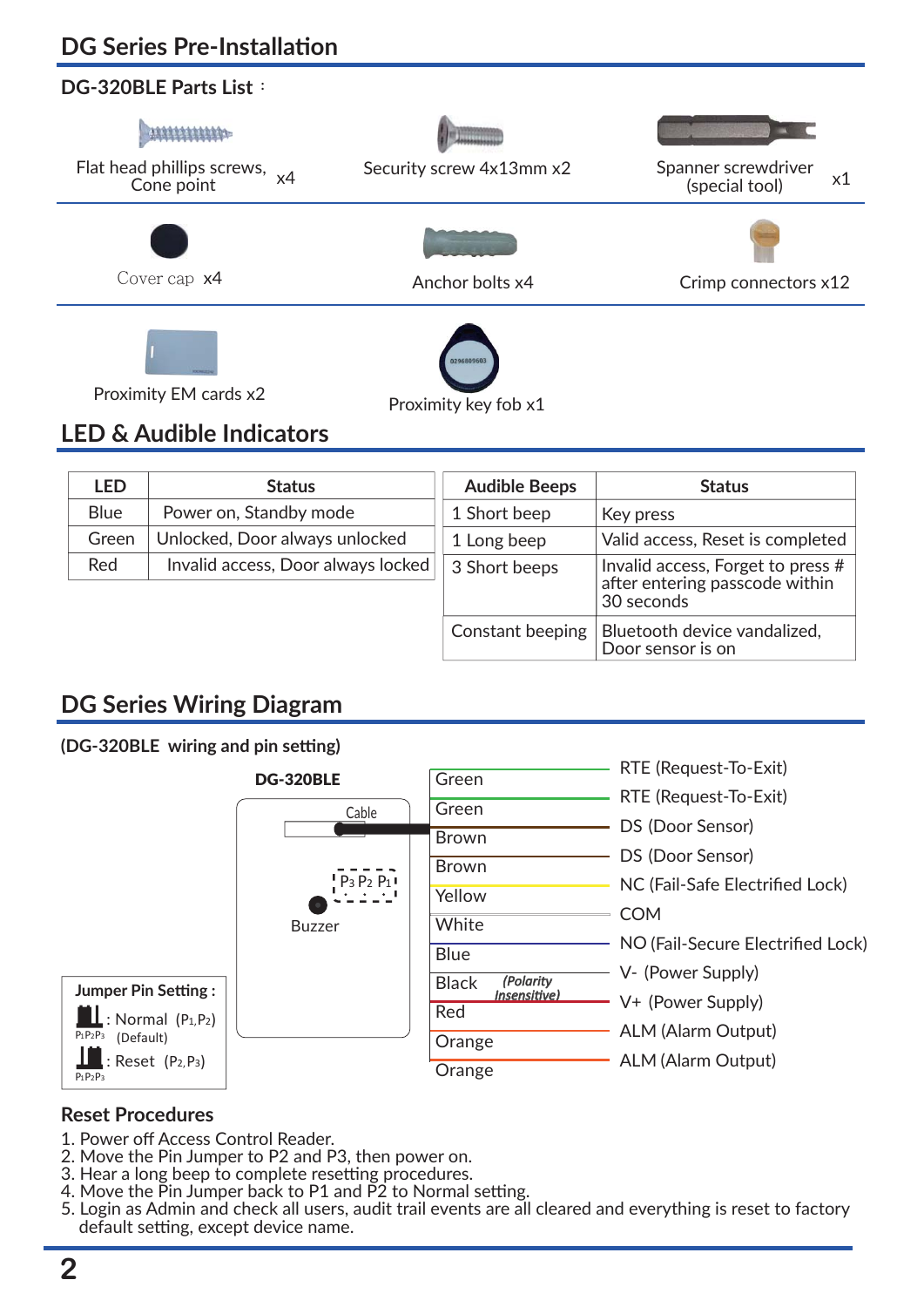# **Crimp connectors Crimp connectors included:**



Use a pair of crimping pliers designed to crimp insulated connectors. Place the crimp connector into the compression slot. Be sure the crimping jaws are positioned over the stripped portion of the wire. Squeeze the handles together with enough force to crush the end of the butt splice.

# **DG Series Keypads Installaঞon**

## **DG-320BLE Installaঞon**





- ② Connect the wires and mount the keypad cover to the box with 2 security screws.
- ③ Use the rubber hammer to hit the cover caps into the holes.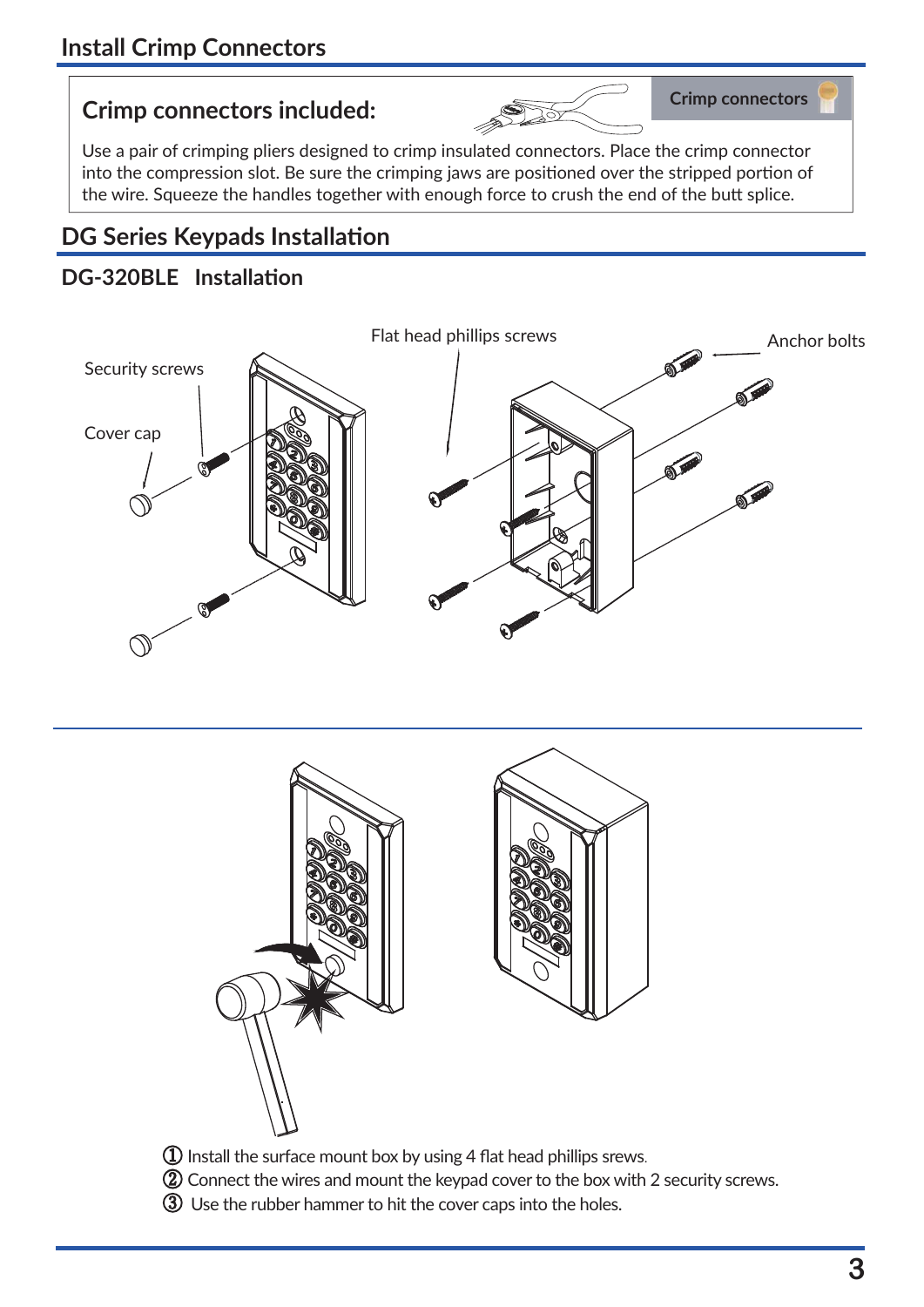# **Software App Operations**

#### **1. Download Easiprox App** (for model Easiprox+ Series and DG Series)



Download Easiprox App to set up. Scan QR Code on the left or download the App from Apple Store or Google Play depending on what kind of smartphone you use. Smartphone compatibility: Android 5.0 and up, iOS 9.0 and up

#### **2. App Main Page Introducঞon**

#### ① **Login**

Administrator: Enter Admin ID and Passcode to login. **Admin ID**:**ADMIN Default Admin Passcode**:**12345** (Passcode:4~8 digits) User: Enter User ID and User Passcode to login. User ID and User Passcode are given by the Administrator.

### **[Note]**

1.) Administrator ID "ADMIN" can not be changed. Please change Admin's default passcode "12345" right after you login as the Admin. Go to setting page, press Admin Passcode to Edit Admin Passcode.



#### **Login Success / Login Failure indicaঞons will be shown as following**: 2.) Login Success: You Have Successfully Logged In. You May Now Unlock A Door. Login Failure:

Login Failed. Please Verify Your Login Information Or Contact Your Administrator.

#### ② **Device name**

Choose which device you want to unlock by pulling down the Device name listing.

#### ③ **Device distance**

The distance between you and the Bluetooth Keypad/Reader.

#### ④ **Seমngs**

Tap "Settings" to view or change setting functions.

#### ⑤ **LOCKED / UNLOCKED**

 $LOCKED : Door lock status is Locked. (Default).$ 

UNLOCKED: Press  $\overline{O}_{\text{OPEN}}$  button or the down in to unlock the door.

#### ⑥ **Auto**

Press "Auto" to enable Auto unlock function to access.

Make sure to disable "Auto" before pressing to enter Settings page.<br>
settings

#### ⑦ **Auto Proximity Range**

Adjust Auto Proximity Range in Settings page. The range is between 0 to maximum 20 and it may have different results under different circumstances.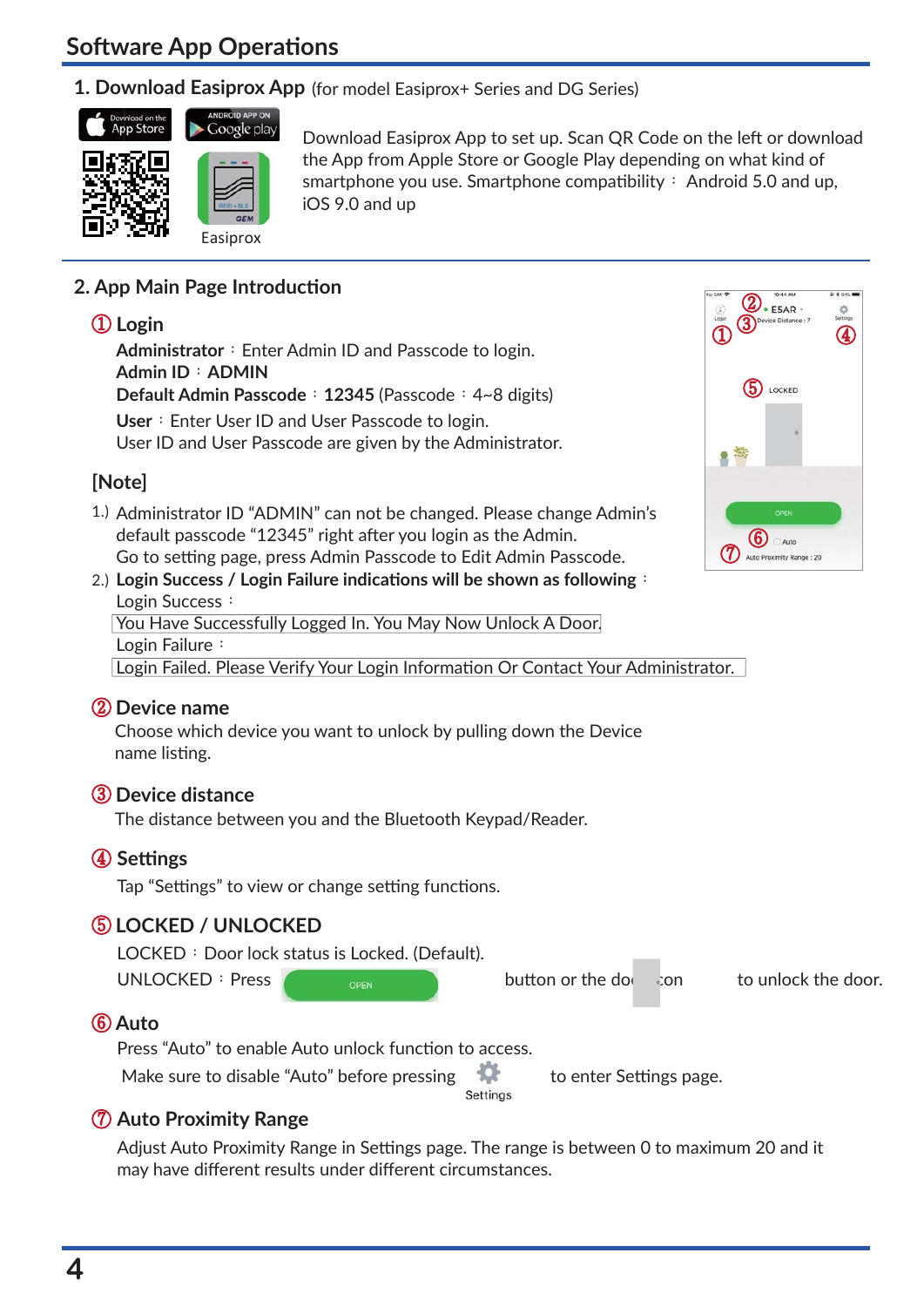### **3. Administrator " Seমngs" Page Introducঞon**

Tap "Settings" to view or change setting functions in Users "Setttings" Page.

- ① **Users**:(See Figure 1 below)
	- **a. Add / Delete / Edit** user information.
	- **b.** If there are many users, you can search User ID (Enter an User ID to search user). (See Figure 2 below)
	- **c. ID** (Up to 16 characters)
	- **d. Passcode** (4~8 digits)
	- **e. Card / Fob number**: Enter or Edit 10 numbers from a card or key fob.
	- **f. Phone Access**: Enable / Disable phone access for a user. (See Figure 3 below)
	- **h. Keypad Access**: Enable / Disable keypad access for a user. (See Figure 3 below)
	- **g. Card / Fob Access**: Enable / Disable Card and Key Fob access for a user.
	- (See Figure 3 below)

| No SIM 字<br>K        | 4:18 PM<br><b>Settings</b> | ● * 54%■ No SIM → |                          | 9:23 AM<br><b>D</b> . Users         | <b>@ * 43% ■ → No SIM や</b><br>Add | < Users               | 2:42 PM<br>User Info              | @ \$ 63%■<br>Delete |
|----------------------|----------------------------|-------------------|--------------------------|-------------------------------------|------------------------------------|-----------------------|-----------------------------------|---------------------|
|                      |                            |                   |                          | Q. Enter an user ID to search user. |                                    | ID.                   |                                   |                     |
| Q                    |                            | F)                | ID mary<br>Passcode 1111 |                                     |                                    | Cindy                 |                                   |                     |
| <b>Users</b>         |                            | Audit Trail       |                          | Card/Fob 0009802242                 | Ÿ.                                 | PASSCODE (4~8 DIGITS) |                                   |                     |
|                      |                            |                   |                          |                                     |                                    | 1111                  |                                   |                     |
| Backup Data          |                            | Restore Backup    |                          |                                     |                                    | <b>CARD/FOB</b>       |                                   |                     |
| Device Name          |                            | E5AR              |                          |                                     |                                    | 0009829080            |                                   |                     |
| Admin Passcode       |                            | 12345             |                          |                                     |                                    | <b>Phone Access</b>   |                                   | ĸ                   |
| Admin Card/Fob       |                            |                   |                          |                                     |                                    | Card/Fob Access       |                                   |                     |
| Door Sensor          |                            |                   |                          |                                     |                                    | <b>Keypad Access</b>  |                                   |                     |
| <b>Lock Action</b>   |                            | Door Re-lock Time |                          |                                     |                                    | <b>Access Types</b>   |                                   | Temporary >         |
| Tamper Alarm         |                            |                   |                          |                                     |                                    |                       | 2018/02/01 10:00+2018/02/01 11:00 |                     |
| Tamper Sensor Level  |                            | Level $3$         |                          |                                     |                                    |                       |                                   |                     |
| Door Re-lock Time    |                            | 1                 |                          |                                     |                                    |                       |                                   |                     |
| Auto Proximity Range |                            | 20                |                          |                                     |                                    |                       |                                   |                     |

- **i. Access Type**: (4 options) (See Figure 4 next page)
- (A) Permanent: Permanent access is given by default.
- $(B)$  Temporary: Set specific access time period for guests and visitors.
- (C) Number of Times: To set number of access granted to user. (Please enter a number between 0 to 255)
- (D) Scheduled: To assign repeatedly access on specific days and hours for a certain period of time. This setting is useful for house cleaners or constructors who need temporary access on regular basis. (See Figure 4 and 5 next page)

② **Audit Trail**:(See Figure 6 and 7 next page)

- a. Audit Trail is tracking last 1000 event logs including Tamper Alarm.
- b. Enter an user ID to search events for an user.
- c. Tap  $\Box$  to export all events to excel file.
- d. Tap  $\bigcap$  to refresh all events.

#### ③ **Backup Data**:(See Figure 8 next page)

Backup Data is to backup Users, Admin Passcode, Admin Card/Fob, Door Sensor, Lock Action, Tamper Alarm and Door Re-lock Time to Administrator's phone and can be restored except Device Name, Tamper Sensor Level, Auto Proximity Range, About Us and Audit Trail logs.

Step 1: Press "Backup Data", the App will show: Backup all data now?

Step 2: Press Confirm, the App will show: Backup Status Backup Complete!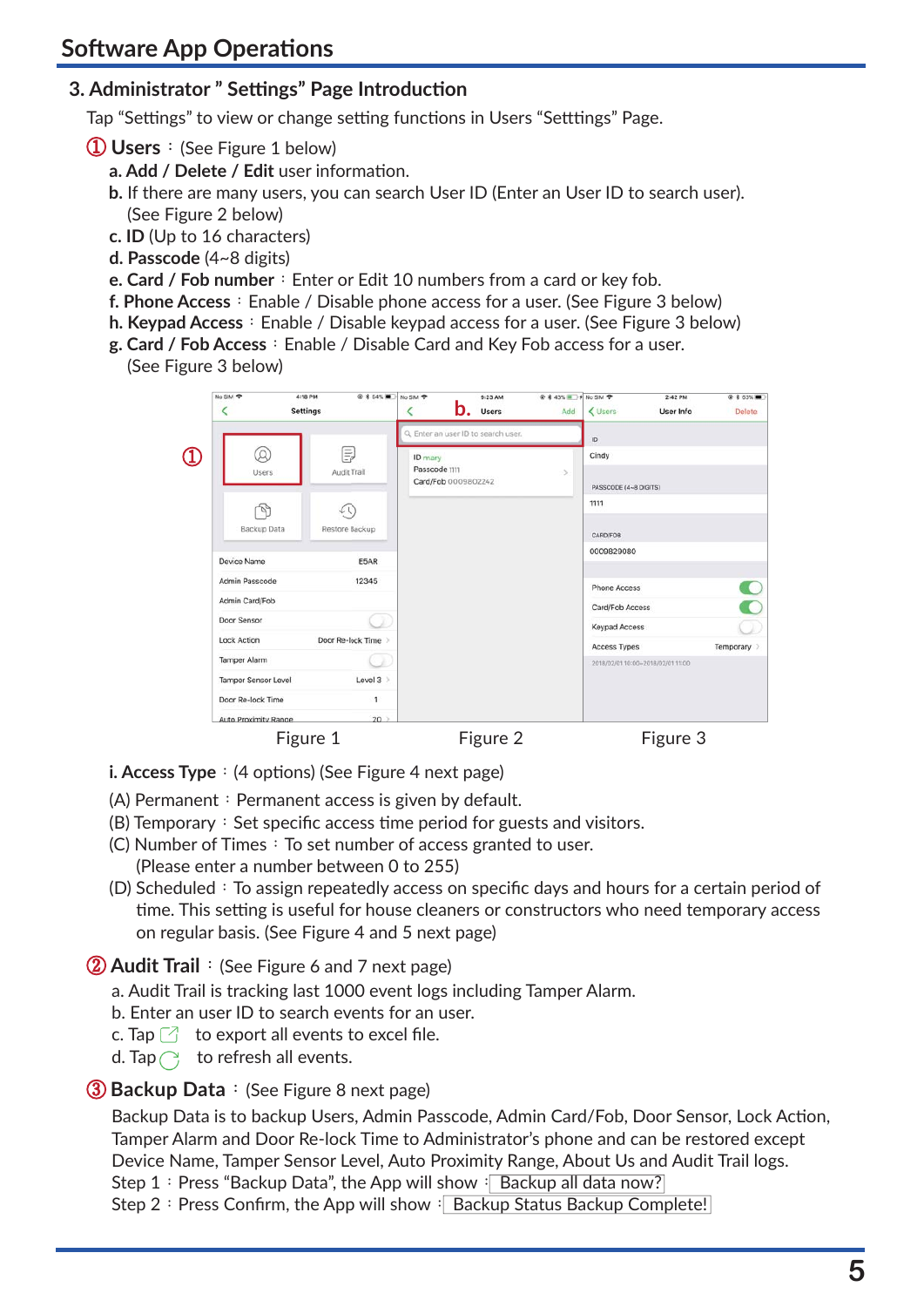# **Software App Operations**

| No SIM 字        | 3:38 PM<br><b>Access Types</b> | @ 1 58%■ No SIM ? |                 | 3:38 PM<br>Repeat | <b>₽ 1 1 58%■</b> | Settings           |                       | No SIM *<br>@ # 97% <b>WHO</b> +<br>11:50 AM<br>K<br>$\circ$<br>< Settings<br><b>Audit Trail</b> |                                     |               | Settings           |                       |
|-----------------|--------------------------------|-------------------|-----------------|-------------------|-------------------|--------------------|-----------------------|--------------------------------------------------------------------------------------------------|-------------------------------------|---------------|--------------------|-----------------------|
| ACCESS TYPES    |                                |                   | Every Sunday    |                   |                   |                    | $\circledZ$           |                                                                                                  |                                     |               |                    |                       |
| Permanent       |                                |                   |                 |                   |                   |                    |                       |                                                                                                  | Q. Enter an user ID to search user. |               |                    |                       |
| Temporary       |                                |                   | Every Monday    |                   |                   | $^{\circledR}$     | E,                    | ID.                                                                                              | Date:                               | Unlocked By   | $^{\circledR}$     | Ę                     |
| Number of Times |                                |                   | Every Tuesday   |                   |                   | <b>Users</b>       | Audit Trail           | <b>Button</b>                                                                                    | 2018-03-19                          | <b>Button</b> | <b>Users</b>       | Audit Trail           |
| Scheduled       |                                | $\checkmark$      | Every Wednesday |                   |                   |                    |                       |                                                                                                  | 15:52:12                            |               | $\bigcirc \!\! 3$  | $\bf \Phi$            |
|                 |                                |                   | Every Thursday  |                   |                   |                    |                       | <b>Button</b>                                                                                    | 2018-03-19<br>15:52:12              | <b>Button</b> |                    |                       |
| SCHEDULED       |                                |                   | Every Friday    |                   |                   | P                  | $\hat{\tau}$          |                                                                                                  |                                     |               | P                  | ŕΩ                    |
| Start Time      |                                | 10:00             | Every Saturday  |                   |                   | Backup Data        | Restore Backup        | Button                                                                                           | 2018-03-19<br>15:52:11              | <b>Button</b> | Backup Data        | Restore Backup        |
| End Time        |                                | 11:00             |                 |                   |                   |                    |                       |                                                                                                  | 2018-03-19                          | <b>Button</b> |                    |                       |
| Repeat          |                                |                   |                 |                   |                   | Device Name        | Easiprox <sup>+</sup> | Button                                                                                           | 15:52:11                            |               | Device Name        | Easiprox <sup>+</sup> |
|                 |                                |                   |                 |                   |                   | Admin Passcode     | 12345                 | Button                                                                                           | 2018-03-19<br>15:52:11              | Button        | Admin Passcode     | 12345                 |
|                 |                                |                   |                 |                   |                   | Admin Card/Fob     | 0019000102            | Button                                                                                           | 2018-03-19<br>154518                | Button        | Admin Card/Fob     | 0019000102            |
|                 |                                |                   |                 |                   |                   | Door Sensor        | <b>OD</b>             | <b>ADMIN</b>                                                                                     | 2018-03-19<br>09:22:03              | unKnown       | Door Sensor        | CD                    |
|                 |                                |                   |                 |                   |                   | <b>Lock Action</b> |                       |                                                                                                  |                                     |               | <b>Lock Action</b> |                       |

Figure 4 Figure 5 Figure 6 Figure 7 Figure 8

### ④ **Restore Backup** (See Figure 8)

Restore the last backup data by Admin's phone to a new Access Control Keypad / Reader. Step 1: Press "Restore Backup", the App will show: Restore all data now? Step 2: Press Confirm, the App will show: Restore Status Restore Complete!

#### **Administrator " Seমngs" Page Introducঞon Conঞnued**: (See the Figure)

- **Device Name**: Edit Device Name (Up to 16 characters)
- Admin Passcode: Edit Admin Passcode (4~8 digits)
- Admin Card/Fob: Edit Admin Card/Fob number (10 numbers on your card or key fob)
- **Door Sensor** :

Enable Door Sensor when you connect to a closed-circuit magnetic sensor or a monitored door lock that has door sensor (or lock sensor) outputs to monitor the open or closed state of a door.

• Lock Action: (3 options)

Choose Door Re-lock Time, Door Always Unlocked, and Door Always Locked.

**Tamper Alarm**: •

If the device is vandalized, the tamper alarm will beep immediately and won't go off until it's switched off by Administrator.

**Tamper Sensor Level**: •

Level 1 (High Sensitivity) Level 2 (Mid Sensitivity) Level 3 (Low Sensitivity)

• Door Re-lock Time:

6 seconds by default. Edit the Door Re-lock Time interval between 1 to 1800 seconds.

**Auto Proximity Range**: •

Adjust Auto Proximity Range here. The range is between 0 to maximum 20 and it may have different results under different circumstances.

**Device Time**: •

Make sure the Device Time is precisely synced with your current time zone to have correct and precise access data and information.

- About us: View Device Models, App version, Website and E-Mail information.
- **Firmware version**: See Firmware version of your Bluetooth Access Control Keypads/Readers.

|                     | $\mathbb{C}^{\mathbb{C}}$ and $\mathbb{C}^{\mathbb{C}}$ |                |
|---------------------|---------------------------------------------------------|----------------|
|                     | Settings                                                |                |
| <b>Lock Action</b>  |                                                         | 5.             |
|                     | Door Re-lock Time                                       |                |
| <b>Tamper Alarm</b> |                                                         |                |
|                     | <b>Tamper Sensor Level</b>                              | 5              |
|                     | Level 1 (High Sensitivity)                              |                |
|                     | Door Re-lock Time                                       | $\overline{2}$ |
| $20-2$              | <b>Auto Proximity Range</b>                             | $\rightarrow$  |
| Device Time         |                                                         |                |
|                     | 2018/04/10 09:59                                        |                |
| About Us            |                                                         |                |
|                     | Firmware Version V2.05                                  |                |